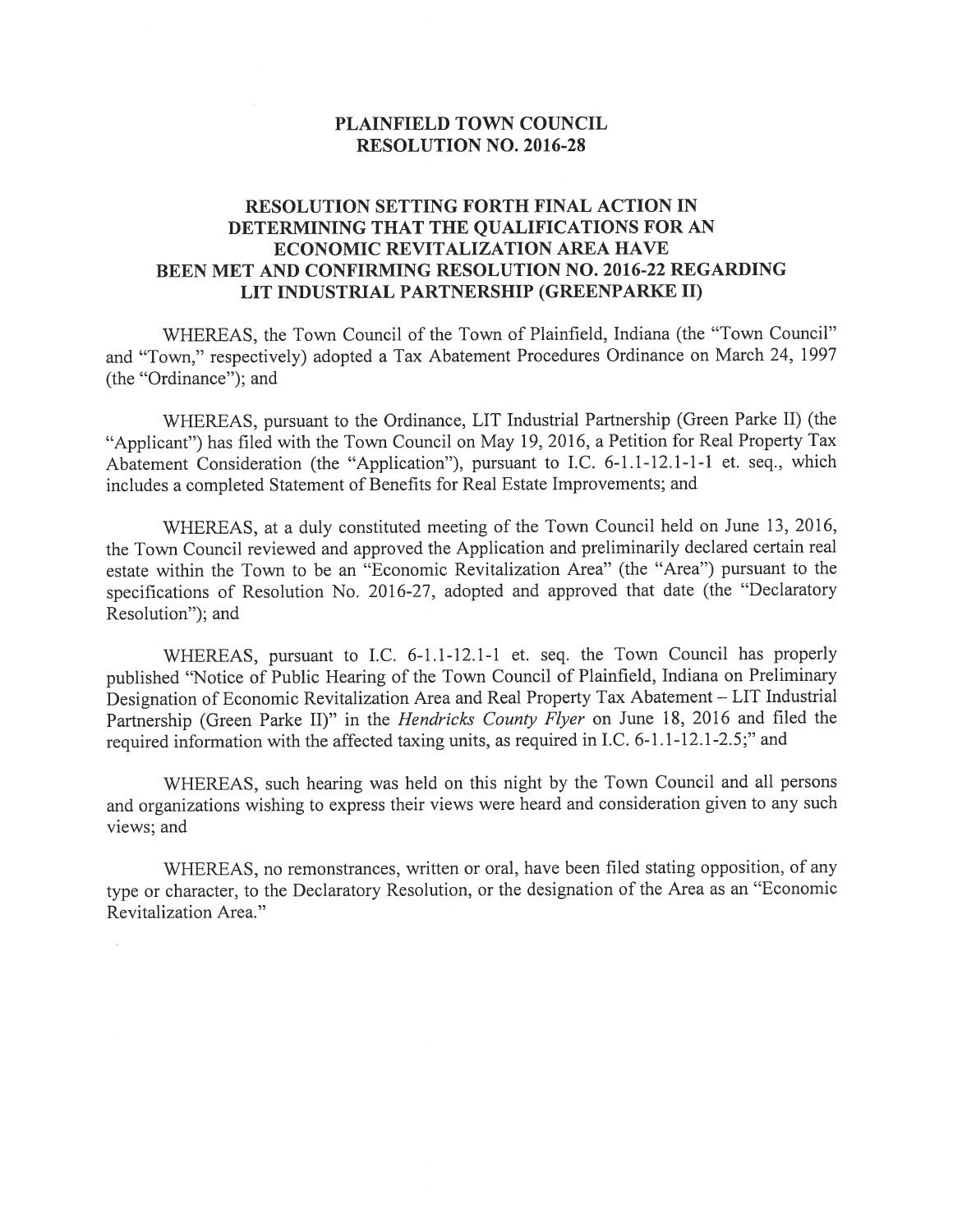## NOW, THEREFORE, BE IT RESOLVED BY THE TOWN COUNCIL OF THE TOWN OF PLAINFIELD, INDIANA AS FOLLOWS:

1. Findings of Fact. The Town Council states that the Area is now undesirable for, or impossible of, normal development and occupancy because of <sup>a</sup> lack of development, cessation of growth, deterioration of improvements or character of occupancy, age, obsolescence, substandard buildings or other factors that have impaired value or preven<sup>t</sup> normal development of property. The Town Council hereby finds the following:

- (a) The estimate in the Application of the value of the Applicant's project in the Application is reasonable;
- (b) The employment numbers in the Application, if any, are reasonably expected;
- (c) The salaries related to such employment, if any, are reasonable;
- (d) The benefits to be received from the Applicant's project are sufficient to justify the deduction; and
- (e) That, unless otherwise approved, any abatement for the Economic Revitalization Area shall have its abatement calculated in accordance with the standard abatement percentages shown on the chart attached as Exhibit A to this resolution and shall otherwise be in accordance with the Ordinance.

2. Compliance with the Ordinance and Indiana Law. It is hereby found by the Town Council that the Application complies with the Ordinance and Indiana Code 6.1.1-12.1-3.

3. Confirmation of the Declaratory Resolution. It is hereby declared by the Town Council that the Declaratory Resolution is in all respects hereby confirmed, and it is hereby stated that the qualifications for an economic revitalization area have been met by the Applicant as to the real estate described in Exhibit A of the Declaratory Resolution in accordance with the percentages shown for abatement on the attached Exhibit A.

4. Final Action. After legally required public notice, and after public hearing pursuan<sup>t</sup> to such notice, the Town Council hereby takes "final action," as that <sup>p</sup>hrase is defined in I.C. 6-1.1-12.1-1 et. seq., on the date hereof, with regar<sup>d</sup> to designation of the Area, approva<sup>l</sup> of the Application, and the previous adoption of the Declaratory Resolution.

5. Effective Date. This resolution shall be effective immediately upon its passage, subject to any right of appea<sup>l</sup> as provided by Indiana law.

6. Filing with Hendricks County Authorities. Upon the adoption of this resolution, the Clerk-Treasurer of the Town shall cause <sup>a</sup> certified copy of this resolution to be filed with the Hendricks County Assessor and/or such other Hendricks County governmen<sup>t</sup> officials as shall be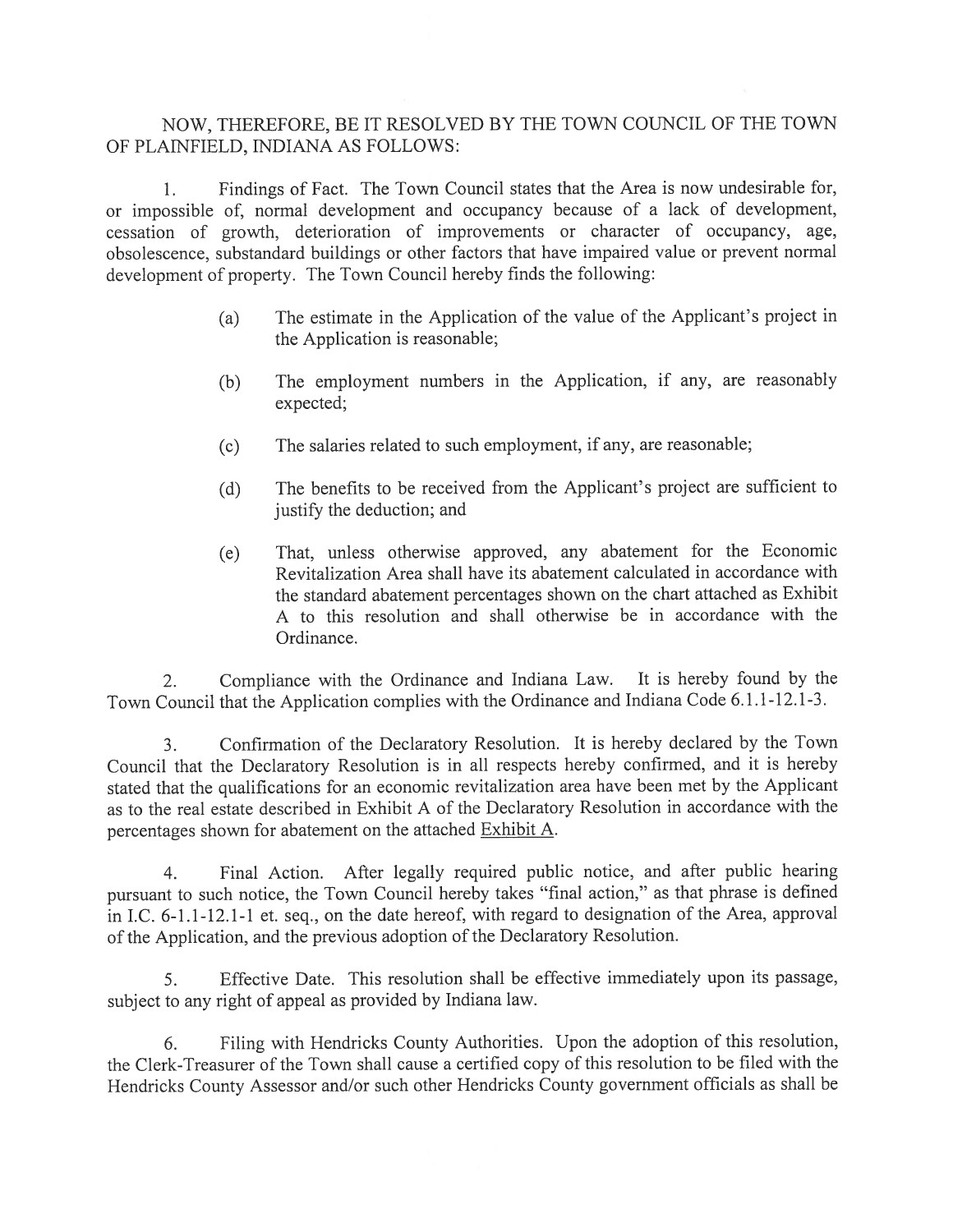necessary to make the Applicant eligible to file for real estate tax abatement as to the real property improvements contemplated by the Application heretofore reviewed and approved by the Declaratory Resolution and ratified and confirmed by this resolution.

Adopted by the Town Council of the Town of Plainfield, Indiana this  $27<sup>th</sup>$  day of June, 2016.

TOWN COUNCIL, TOWN Of PLAINFIELD HENDRICKS COUNTY, INDIANA Robin G. Brandgard, President Dutchel Kent McPhail  $J_{4}$ / Tuite Bill Kirchoff Lance K. Angle Dan Bridget

Atteste

Wesley R. Bennett, Clerk-Treasurer of the Town of Plainfield, Indiana